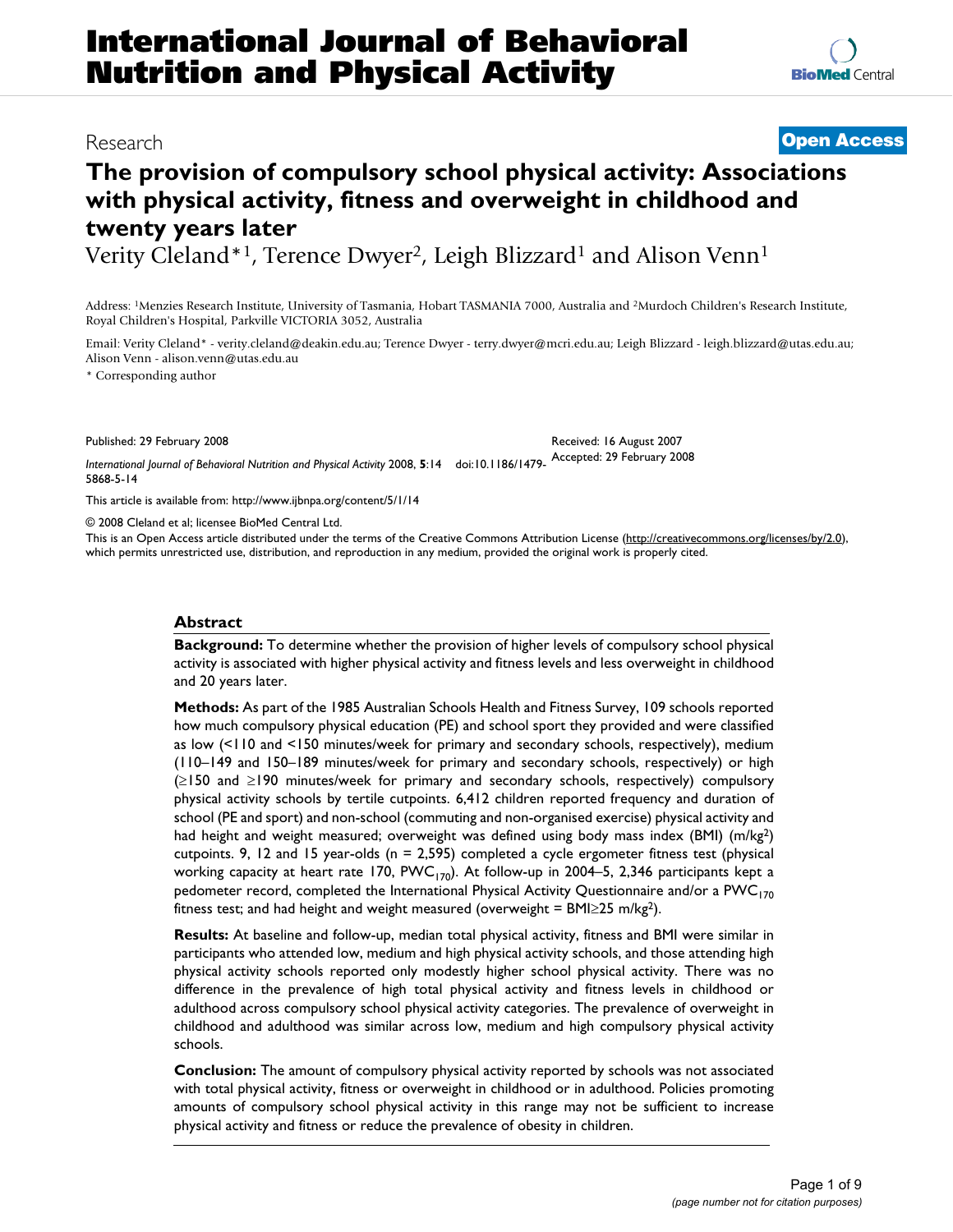# **Background**

The benefits of regular participation in physical activity have been well-documented [1]. While monitoring and surveillance of children's physical activity has been limited, a recent review of secular trends in physical activity concluded that physical activity in clearly defined contexts, particularly school physical education (PE), active commuting and organised sport, has declined in many countries [2]. Coupled with rapidly increasing rates of overweight and obesity in children [3,4], these declines are cause for concern.

Schools have often been targeted as important settings for health promotion strategies aimed at increasing children's physical activity levels. In 2005 the Australian federal government introduced legislation requiring all primary and junior secondary schools to provide a minimum of two hours per week of physical activity [5]. This physical activity can be structured or unstructured but must be implemented through the curriculum during class times; it therefore seems likely that this compulsory physical activity will be undertaken through existing school PE and school sport programs. While structured interventions have had some success at increasing physical activity levels in the short [6,7] and longer term [8], the effectiveness of policy that mandates compulsory school physical activity as a strategy for increasing children's physical activity is unknown.

This study aimed to examine whether children who attended schools that reported providing higher levels of compulsory weekly physical activity (school PE and school sport) had higher physical activity and fitness levels and a lower prevalence of overweight than children whose schools reported providing lower levels of compulsory physical activity. A secondary aim was to examine whether reported compulsory school physical activity provision in childhood had any lasting effects on physical activity, cardiorespiratory fitness and overweight at follow-up 20 years later.

# **Methods**

# *Participants*

Data were derived from the 1985 Australian Schools Health and Fitness Survey (ASHFS), a nationally representative survey of 8,498 children aged 7–15 years from 109 primary and secondary government, Catholic and independent schools. Details of the sampling strategy have been described elsewhere [9,10]. Briefly, the first stage of sampling involved selecting schools with a probability proportional to the number of children aged 10 years in primary schools and 14 years in secondary schools (90.1% response rate). The second stage of sampling involved randomly selecting 10 children from each age and sex group (67.5% response rate).

During 2001–2, electoral rolls, electronic telephone directories, the National Death Index and contact with classmates were used to trace participants for the Childhood Determinants of Adult Health (CDAH) follow-up study [11]. Those contacted were invited to provide follow-up data and to attend one of 34 study clinics held around Australia for physical measurements during 2004–6. The CDAH study was approved by the Southern Tasmanian Medical Research Ethics Committee.

# *Compulsory school physical activity*

In 1985 senior school personnel, including principals, vice principals and sport coordinators, reported minutes of school physical education (PE) and school sport per timetable cycle, the number of days per timetable cycle and whether the activity was compulsory or voluntary. School PE aims to teach motor, fitness, personal and social skills, while school sport involves competition against oneself or another. Values for compulsory school PE and school sport were summed, divided by the number of days in the timetable cycle and multiplied by five to derive average weekly minutes of compulsory physical activity [11,12]. Average weekly minutes of compulsory school physical activity was then categorised into three groups – low, medium and high – based on tertile splits rounded to the nearest 10 minutes within school level strata (primary and secondary). Low, medium and high physical activity provision was defined as <110 minutes/week, 110–149 minutes per week and ≥150 minutes per week in primary schools; respective values for secondary schools were <150 minutes per week, 150–189 minutes/week and ≥190 minutes/week.

# *Baseline outcome measures*

Children aged 9-15 years ( $n = 6,412$ ) completed a questionnaire in small groups with a trained data collector. This included past week duration and frequency of school physical activity (PE and sport) and non-school activity (walking and cycling to/from school and other exercise or sport). Body mass index (BMI) (kg/m2) was derived from measured height and weight ( $n = 6,554$ ), with overweight and obesity defined using age-and sex-specific cutpoints [13]. Children aged 9, 12 and 15 years (n = 2,595) completed a bicycle ergometer test to estimate cardiorespiratory fitness from physical working capacity at a heart rate of 170 (PWC<sub>170</sub>). To account for lean body mass (LBM),  $PWC_{170}$  was divided by per cent body fat estimated from the sum of four skinfold thicknesses (W/kglbm) using the equations of Durnin and Rahaman [14]. Area-level socioeconomic status (SES) based on residential postcode was derived using the Australian Bureau of Statistics index of relative socioeconomic disadvantage from the 1981 population census [15]. Smoking, country of birth, parental smoking and parental physical activity were self-reported.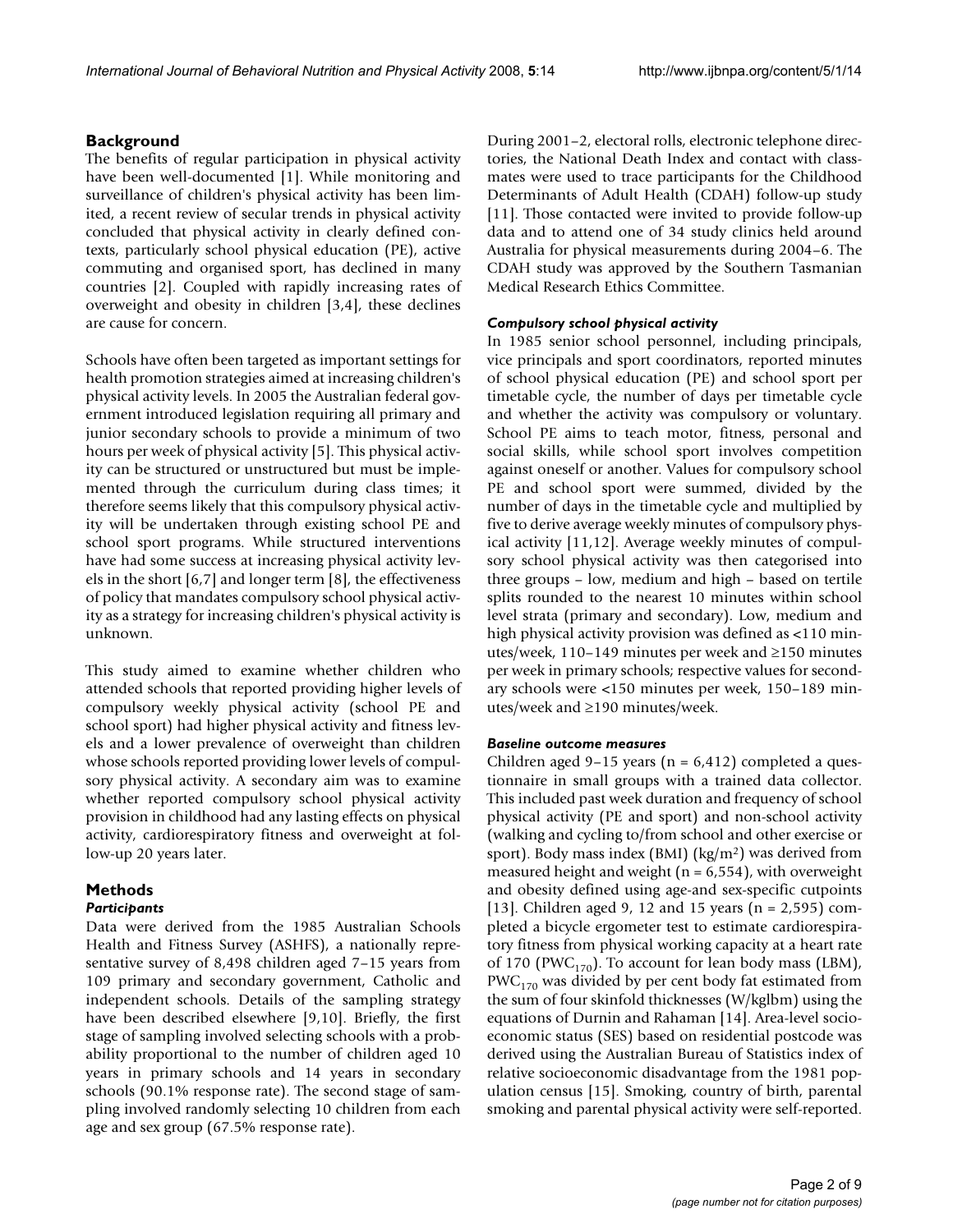#### *Follow-up outcome measures*

At follow-up, participants were aged 26–36 years (mean  $31.0 \pm 2.6$ ). Data from pregnant women were excluded (n = 70). Participants were asked to wear a Yamax Digiwalker pedometer (model SW-200) for seven days; those participants who recorded daily steps for a minimum of eight hours per day for four days were included in this analysis  $(n = 1,786)$ . 2,082 participants completed the long version of the International Physical Activity Questionnaire (IPAQ-L) [16]. Correlations between pedometer and IPAQ-L measures were  $r = 0.37$  among men and  $r = 0.26$ among women, consistent with findings from studies comparing self-reported and pedometer measures of physical activity [17]. BMI was derived from measured height and weight (n = 1,865), with BMI≥25 and <30 kg/ m2 classified as overweight and BMI≥30 kg/m2 classified as obese. Cardiorespiratory fitness was estimated from a PWC<sub>170</sub> bicycle ergometer test (n = 1,624) and was divided by per cent body fat estimated from the sum of four skinfold thicknesses (W/kglbm) to account for LBM, as at baseline. Highest level of education, current occupation, marital status and number of live births (females only) were self-reported.

# *Analyses*

Differences in the characteristics of participants and nonparticipants were examined using one-way analysis-ofvariance (ANOVA) for normally distributed continuous variables, Kruskal-Wallis equality-of-populations rank tests when variances were not equal and chi-squared tests for categorical variables. These tests were conducted stratified by sex and school level.

Due to the skewed nature of the physical activity data, median and inter-quartile range (IQR) values are presented. Because of the non-normal distribution of the physical activity data, the Kruskal-Wallis equality-of-populations rank test was used to determine whether sex and school level (baseline only) differences existed; for consistency, the same test was used to examine sex and school level (baseline only) differences in cardiorespiratory fitness and BMI measures. Similarly, the Kruskal-Wallis test was used to determine whether significant differences existed in the physical activity, fitness and BMI levels of participants across the three categories (low, medium, high) of compulsory school physical activity provision.

Physical activity and cardiorespiratory fitness variables were dichotomised into two groups representing those in the top quarter ("high" physical activity or fitness) and those in all other quarters. Log binomial regression was used to calculate prevalence ratios (PR) and 95% confidence intervals (CIs) of high physical activity and high fitness, and overweight and obesity across the three categories of school physical activity provision (low,

medium, high), adjusting standard errors for the effects of clustering by school using the Taylor-series approximation. Estimates are presented unadjusted and adjusted for sociodemographic factors that were significantly associated with the outcomes.

# **Results**

80.5% (n = 6,840) of the original sample were located, with 5,170 (60.8%) of those contacted agreeing to participate in the follow-up study. 2,410 (28.4%) of these attended a study clinic, with 2,390 (28.1%) providing data for these analyses. While there were some statistically significant baseline differences between those who participated in follow-up and those who did not, there were no significant differences in average baseline total, school or non-school physical activity, or in cardiorespiratory fitness levels. However, compared with non-participants, participants were more likely to have a higher area-level SES at baseline (primary school students only, 30% versus 25%), to have attended independent schools (primary school males only, 8% versus 4%), to have been born in Australia (secondary school females only, 95% versus 89%), to have spoken English at home (primary school females only, 90% versus 83%), and were less likely to be overweight (9% versus 13%). At follow-up the prevalence of smoking was less than in the general Australian population aged 25–34 years (20% current daily smokers versus 28–30%) [18]. The prevalence of overweight and obesity in the current study (64% of men and 40% of women) was similar to that found in 25–34 year olds in another large Australian population-based sample with objective measures of height and weight (61% of men and 35% of women) [19] and to that found in a national health survey using self-reported height and weight (61.5% of men and 37.1% of women) [20].

School PE was compulsory in  $92.3\%$  (n = 48/52) of primary schools and  $98.1\%$  (n = 52/53) of secondary schools, while school sport was compulsory in 86.4% (n  $= 38/44$ ) of primary schools and 83.8% (n = 31/37) of secondary schools. 57.7% of primary schools and 81.5% of secondary schools provided at least two hours per week of compulsory physical activity. A description of compulsory physical activity provided by schools is given in Table 1.

Overall, there were few differences in median physical activity, fitness or BMI values or in the prevalence of overweight across categories of school physical activity provision at baseline (Table 2). However, there were significant differences in the amount of school-based physical activity reported by children at low, medium and high compulsory physical activity schools, with those children at high compulsory physical activity schools tending to report the most school-based physical activity. At follow-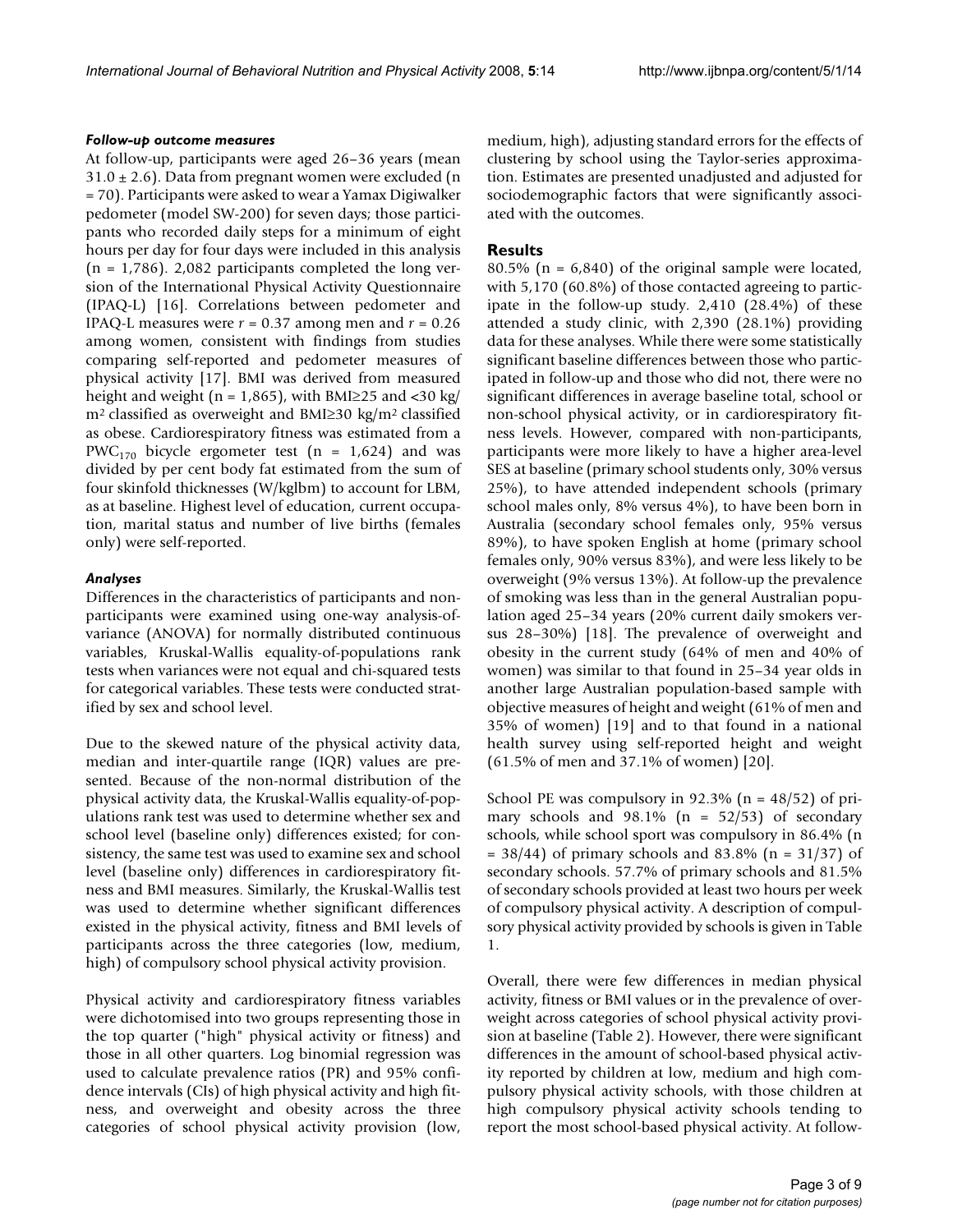|                          |              | <b>School Physical Activity Provision (mins/wk)</b> |                |  |  |  |  |  |
|--------------------------|--------------|-----------------------------------------------------|----------------|--|--|--|--|--|
|                          | Low          | <b>Medium</b>                                       | <b>High</b>    |  |  |  |  |  |
| <b>Primary Schools</b>   |              |                                                     |                |  |  |  |  |  |
| Median (IQR)             | 90 (75, 100) | 120(115, 140)                                       | 190 (165, 230) |  |  |  |  |  |
| Min., Max.               | 60, 105      | I I 0, 140                                          | 150, 340       |  |  |  |  |  |
| <b>Secondary Schools</b> |              |                                                     |                |  |  |  |  |  |
| Median (IQR)             | 106(88, 130) | 170 (160, 180)                                      | 220 (200, 252) |  |  |  |  |  |
| Min., Max.               | 60, 146      | 150, 186                                            | 190, 773       |  |  |  |  |  |

#### **Table 1: School physical activity provision in the 1985 Australian Schools Health and Fitness Survey**

up, no differences were evident in the outcomes across school level strata therefore the school levels were combined. No significant differences were found in the median physical activity, fitness or BMI values or in the prevalence of overweight at follow-up across categories of compulsory school physical activity. Treating the dependent and independent variables continuously made little difference to the results. For instance, a 60-minute increase in the amount of school physical activity provided showed no significant association with children's total physical activity (boys: 2.3 minutes/week, 95% CI - 6.7, 11.4; girls: 3.0 minutes/week, 95% CI -11.5, 5.4) or children's BMI (boys: -0.0008 kg/m2, 95% CI -0.0020, 0.0003; girls: -0.0002 kg/m2, 95% CI -0.0014, 0.0010), nor with adult total physical activity (men: 6.6 minutes/ week, 95% CI -16.3, 29.4; women: -4.9 minutes/week,

**Table 2: Physical activity, fitness & BMI at baseline and follow-up, by sex and physical activity provision**

|                                            |                                | <b>Males</b>                      |                                   | <b>Females</b>       |                            |                                |  |  |  |
|--------------------------------------------|--------------------------------|-----------------------------------|-----------------------------------|----------------------|----------------------------|--------------------------------|--|--|--|
|                                            | <b>Low PA School</b>           | <b>Medium PA</b><br>School        | <b>High PA School</b>             | <b>Low PA School</b> | <b>Medium PA</b><br>School | <b>High PA School</b>          |  |  |  |
| <b>Child (Baseline)</b><br><b>Measures</b> |                                | Median, IQR                       |                                   |                      | Median, IQR                |                                |  |  |  |
| Total PA <sup>a</sup> (mins/wk)            |                                |                                   |                                   |                      |                            |                                |  |  |  |
| Primary School                             | 290 (150, 495)                 | 285 (170, 490)                    | 315 (177, 553)                    | 243 (140, 435)       | 240 (140, 420)             | 260 (155, 450)                 |  |  |  |
| Secondary School                           | 413 (230, 720)                 | 470 (250, 720)                    | 433 (240, 700)                    | 350 (190, 570)       | 340 (200, 580)             | 335 (200, 550)                 |  |  |  |
| School PA <sup>a</sup> (mins/wk)           |                                |                                   |                                   |                      |                            |                                |  |  |  |
| Primary School                             | 90 (50, 130)                   | 80 (50, 150)                      | $100(45, 150)^{b}$                | 90(60, 135)          | 90 (40, 140)               | 95 (45, 160)                   |  |  |  |
| Secondary School                           | 120 (80, 200)                  | 150 (90, 210)                     | 150 (87, 203) b                   | 110 (50, 200)        | 150 (90, 200)              | 150 (89, 200) c                |  |  |  |
| Non-School PA <sup>a</sup>                 |                                |                                   |                                   |                      |                            |                                |  |  |  |
| (mins/wk)                                  |                                |                                   |                                   | 2.4(2.1, 2.8)        | 2.3(2.0, 2.7)              |                                |  |  |  |
| Primary School<br>Secondary School         | 2.9(2.5, 3.3)<br>3.2(2.8, 3.7) | 2.8(2.3, 3.2)<br>$3.2$ (2.7, 3.6) | 3.0(2.5, 3.4)<br>3.1 $(2.7, 3.5)$ | 2.5(1.9, 3.0)        | $2.6$ (2.1, 3.0)           | 2.4(2.1, 2.7)<br>2.5(2.2, 2.9) |  |  |  |
| BMI $(kg/m2)$                              |                                |                                   |                                   |                      |                            |                                |  |  |  |
| Primary School                             | $17.0$ (15.9, 18.5)            | $17.0$ (16.0, 18.7)               | $17.0$ (15.9, 18.7)               | $17.3$ (15.9, 19.0)  | 17.2 (15.9, 19.0)          | $17.2$ (16.0, 19.0)            |  |  |  |
| Secondary School                           | 19.3 (17.7, 20.9)              | $19.3$ (17.8, 21.1)               | $19.2$ (17.7, 21.0)               | 20.0 (18.3, 21.6)    | 19.7(18.1, 21.6)           | $19.6$ (18.1, 21.5)            |  |  |  |
| Overweight                                 |                                | % (n)                             |                                   |                      | % (n)                      |                                |  |  |  |
| Primary School                             | 7.6(56)                        | 6.6(55)                           | 6.7(61)                           | 7.4(60)              | 8.3(68)                    | 7.9(69)                        |  |  |  |
| Secondary School                           | 9.5(46)                        | 11.3(61)                          | 10.7(74)                          | 11.8(56)             | 12.5(62)                   | 12.1(70)                       |  |  |  |
| <b>Adult (Follow-Up)</b>                   |                                | Median, IQR                       |                                   |                      | Median, IQR                |                                |  |  |  |
| <b>Measures</b>                            |                                |                                   |                                   |                      |                            |                                |  |  |  |
| Daily Steps                                | 8730 (6840,<br>11360           | 8731 (6558,<br>11005              | 9021 (6830,<br>11459              | 8827 (6882,<br>10723 | 8519 (6715,<br>11036)      | 8311 (6425,<br>10758           |  |  |  |
| Total PA <sup>a</sup> (mins/wk)            | 668 (375, 1070)                | 640 (360, 1097)                   | 684 (375, 1160)                   | 660 (360, 1060)      | 625 (365, 1080)            | 740 (380, 1123)                |  |  |  |
| LTPA <sup>a</sup> (mins/wk)                | 103(0, 253)                    | 96 (0, 219)                       | 101(0, 255)                       | 90(0, 219)           | 96(0, 210)                 | 95 (15, 240)                   |  |  |  |
| Fitness (W/kglbm)                          | 3.0(2.7, 3.4)                  | 3.1(2.7, 3.5)                     | $3.0$ (2.6, 3.5) b                | 2.8(2.4, 3.3)        | 2.9(2.6, 3.2)              | 2.9(2.5, 3.3)                  |  |  |  |
| BMI $(kg/m2)$                              | 26.0 (23.6, 28.6)              | 26.4 (23.9, 28.7)                 | 26.2 (24.2, 28.6)                 | 23.5 (21.5, 27.7)    | 23.6 (21.4, 27.4)          | 23.9 (21.7, 27.6)              |  |  |  |
| Overweight                                 | 58.6 (187)                     | % (n)<br>62.8 (245)               | 64.6 (263)                        | 39.2 (136)           | % (n)<br>37.6 (136)        | 39.7 (156)                     |  |  |  |

a Self-reported physical activity (PA).

b p < 0.05 from Kruskal-Wallis equality-of-populations rank test for differences across school PA provision categories.

 $c$  p < 0.01 from Kruskal-Wallis equality-of-populations rank test for differences across school PA provision categories.

IQR: inter-quartile range; PA: physical activity; LTPA: leisure time physical activity; BMI: body mass index.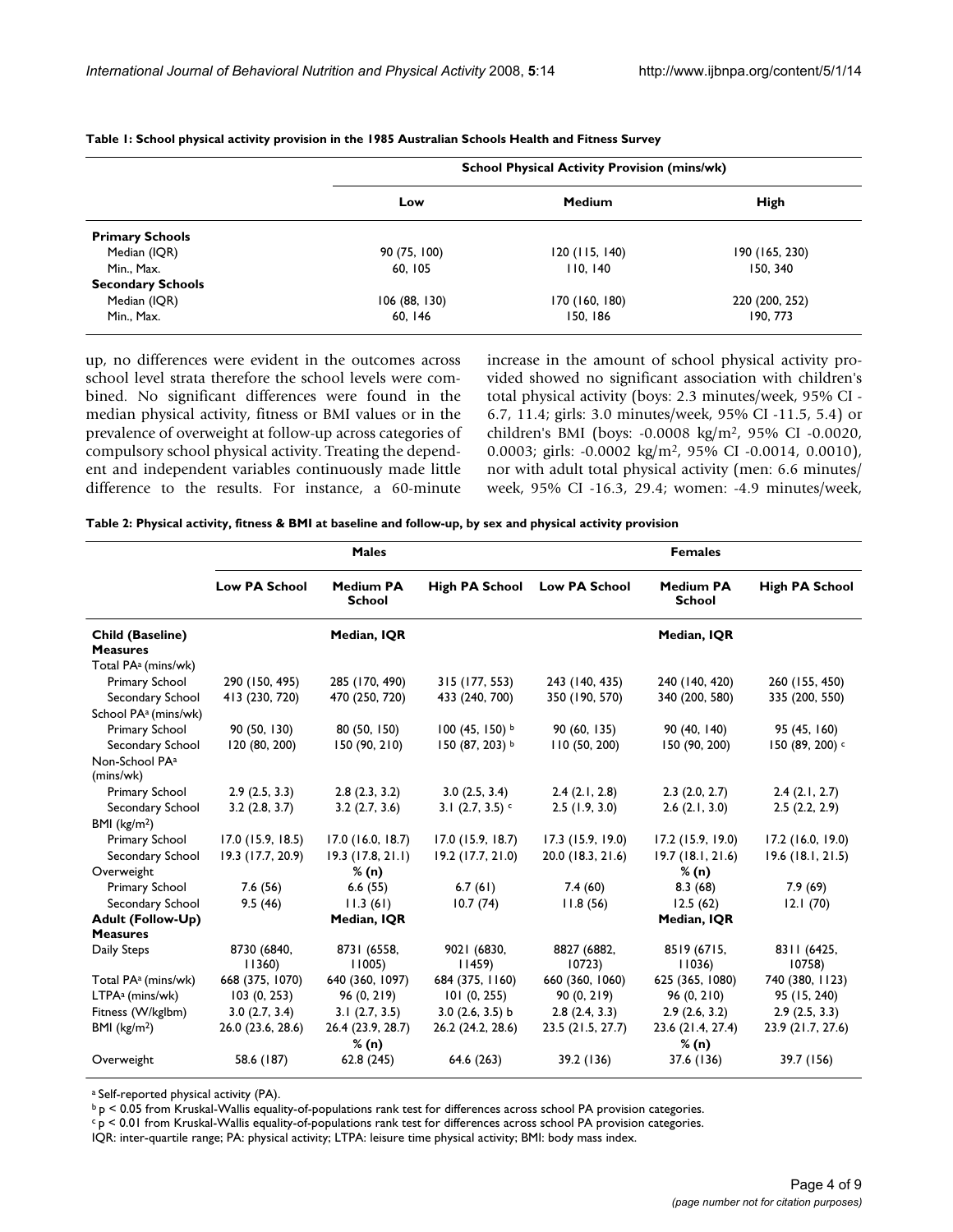95% CI -51.9, 42.0) or adult BMI (men: 0.002 kg/m2, 95% CI -0.001, 0.006; women: 0.002 kg/m2, 95% CI - 0.03, 0.007).

There was no association between the amount of compulsory school physical activity and the prevalence of being in the top quarter of physical activity or fitness (Table 3). Adjusting for area-level SES, smoking and parental physical activity made little difference to the estimates. Similarly, there was no association between compulsory school physical activity provision at baseline and the prevalence of being in the top quarter of physical activity or fitness at follow-up (Table 4). Adjustments for sociodemographic characteristics at baseline (area-level SES, smoking and parental physical activity) and followup (highest level of education, marital status, smoking status and in females only, number of live births) made little difference to the associations. There was also no association between school physical activity provision and the prevalence of overweight at baseline or at followup in males or in females (Table 5). Again, adjustment for sociodemographic characteristics made little difference to the estimates.

# **Discussion**

School physical activity has a range of intended benefits including improved motor skills, fitness, social interaction and learning [12]. Policies that make school physical activity compulsory are also seen as an opportunity for health promotion through increasing children's overall energy expenditure and thereby reducing the risk of obesity. This study aimed to examine whether children who attended schools that reported higher levels of compulsory physical activity had higher levels of physical activity and cardiorespiratory fitness and a lower prevalence of overweight than children who attended schools reporting lower levels of compulsory physical activity. Overall, the findings suggest that the amount of compulsory school physical activity reported had little effect on children's total physical activity and fitness and on the prevalence of overweight and obesity. However, children at schools providing more compulsory school physical activity tended to report more school-based physical activity than children at schools providing less compulsory physical activity.

Our cross-sectional findings for children are consistent with some previous research. A study of children  $(n =$ 215) at three schools in England found that irrespective of the time spent in physical activity at school (9, 2.2 or 1.8 hours per week), there was no difference in children's total physical activity as measured by accelerometer [21]. Similarly, a two-year Nebraskan trial found that children (n = 338 at baseline) who received enhanced physical

| Table 3: Baseline associations between compulsory school physical activity & high levels of physical activity and fitnessª |  |  |  |  |
|----------------------------------------------------------------------------------------------------------------------------|--|--|--|--|
|----------------------------------------------------------------------------------------------------------------------------|--|--|--|--|

| <b>Baseline Measures</b> |               |             | <b>Boys</b>     |                        |                 |               |             | Girls           |                        |                 |
|--------------------------|---------------|-------------|-----------------|------------------------|-----------------|---------------|-------------|-----------------|------------------------|-----------------|
|                          | % (n/N)       | <b>PR</b> c | 95% CI          | <b>PR</b> <sup>d</sup> | 95% CI          | % (n/N)       | <b>PR</b> c | 95% CI          | <b>PR</b> <sup>d</sup> | 95% CI          |
| Total PAb                |               |             |                 |                        |                 |               |             |                 |                        |                 |
| Low PA School            | 25 (205/812)  | 1.0         | Ref             | 1.0                    | Ref             | 27 (229/860)  | 1.0         | Ref             | 1.0                    | Ref             |
| Med PA School            | 25 (234/945)  | 0.98        | $(0.81 - 1.19)$ | 0.98                   | $(0.80 - 1.19)$ | 25 (228/911)  | 0.94        | $(0.75 - 1.18)$ | 0.93                   | $(0.75 - 1.15)$ |
| High PA School           | 26 (299/1128) | 1.05        | $(0.86 - 1.28)$ | 1.05                   | $(0.85 - 1.28)$ | 26 (262/1004) | 0.98        | $(0.79 - 1.21)$ | 0.95                   | $(0.77 - 1.16)$ |
| $p_{trend}$              |               |             | 0.60            |                        | 0.67            |               |             | 0.87            |                        | 0.70            |
| School PAb               |               |             |                 |                        |                 |               |             |                 |                        |                 |
| Low PA School            | 23 (183/812)  | 1.0         | Ref             | 1.0                    | Ref             | 40 (341/860)  | 1.0         | Ref             | 1.0                    | Ref             |
| Med PA School            | 27 (256/945)  | 1.20        | $(0.90 - 1.60)$ | 1.20                   | $(0.91 - 1.58)$ | 38 (348/911)  | 0.96        | $(0.73 - 1.27)$ | 0.95                   | $(0.74 - 1.21)$ |
| High PA School           | 28 (316/1128) | 1.24        | $(0.91 - 1.70)$ | 1.24                   | $(0.91 - 1.68)$ | 42 (417/1004) | 1.05        | $(0.78 - 1.41)$ | 1.02                   | $(0.78 - 1.33)$ |
| $p_{trend}$              |               |             | 0.19            |                        | 0.20            |               |             | 0.75            |                        | 0.87            |
| Non-School PAb           |               |             |                 |                        |                 |               |             |                 |                        |                 |
| Low PA School            | 25 (200/812)  | 1.0         | Ref             | 1.0                    | Ref             | 27 (232/860)  | 1.0         | Ref             | 1.0                    | Ref             |
| Med PA School            | 26 (244/945)  | 1.05        | $(0.88 - 1.25)$ | 1.04                   | $(0.87 - 1.25)$ | 26 (238/911)  | 0.97        | $(0.81 - 1.16)$ | 0.98                   | $(0.82 - 1.16)$ |
| High PA School           | 27 (308/1128) | 1.11        | $(0.92 - 1.34)$ | 1.11                   | $(0.91 - 1.34)$ | 26 (256/1004) | 0.95        | $(0.78 - 1.15)$ | 0.93                   | $(0.77 - 1.13)$ |
| $p_{trend}$              |               |             | 0.28            |                        | 0.30            |               |             | 0.58            |                        | 0.51            |
| Fitness                  |               |             |                 |                        |                 |               |             |                 |                        |                 |
| Low PA School            | 28 (90/323)   | 1.0         | Ref             | 1.0                    | Ref             | 30 (97/326)   | 1.0         | Ref             | 1.0                    | Ref             |
| Med PA School            | 22 (83/382)   | 0.78        | $(0.56 - 1.09)$ | 0.78                   | $(0.56 - 1.09)$ | 26 (94/367)   | 0.86        | $(0.59 - 1.25)$ | 0.86                   | $(0.61 - 1.23)$ |
| High PA School           | 25 (111/453)  | 0.88        | $(0.63 - 1.22)$ | 0.88                   | $(0.63 - 1.22)$ | 25 (109/433)  | 0.85        | $(0.62 - 1.15)$ | 0.85                   | $(0.64 - 1.13)$ |
| $p_{trend}$              |               |             | 0.52            |                        | 0.53            |               |             | 0.30            |                        | 0.27            |

a High physical activity and fitness defined as being in the top quarter of physical activity or fitness within sex and school level strata.

b Self-reported physical activity (PA).

c PR: prevalence ratios adjusted for the effects of clustering by school.

d PR: prevalence ratios adjusted for the effects of clustering by school plus area-level SES, smoking and parental physical activity.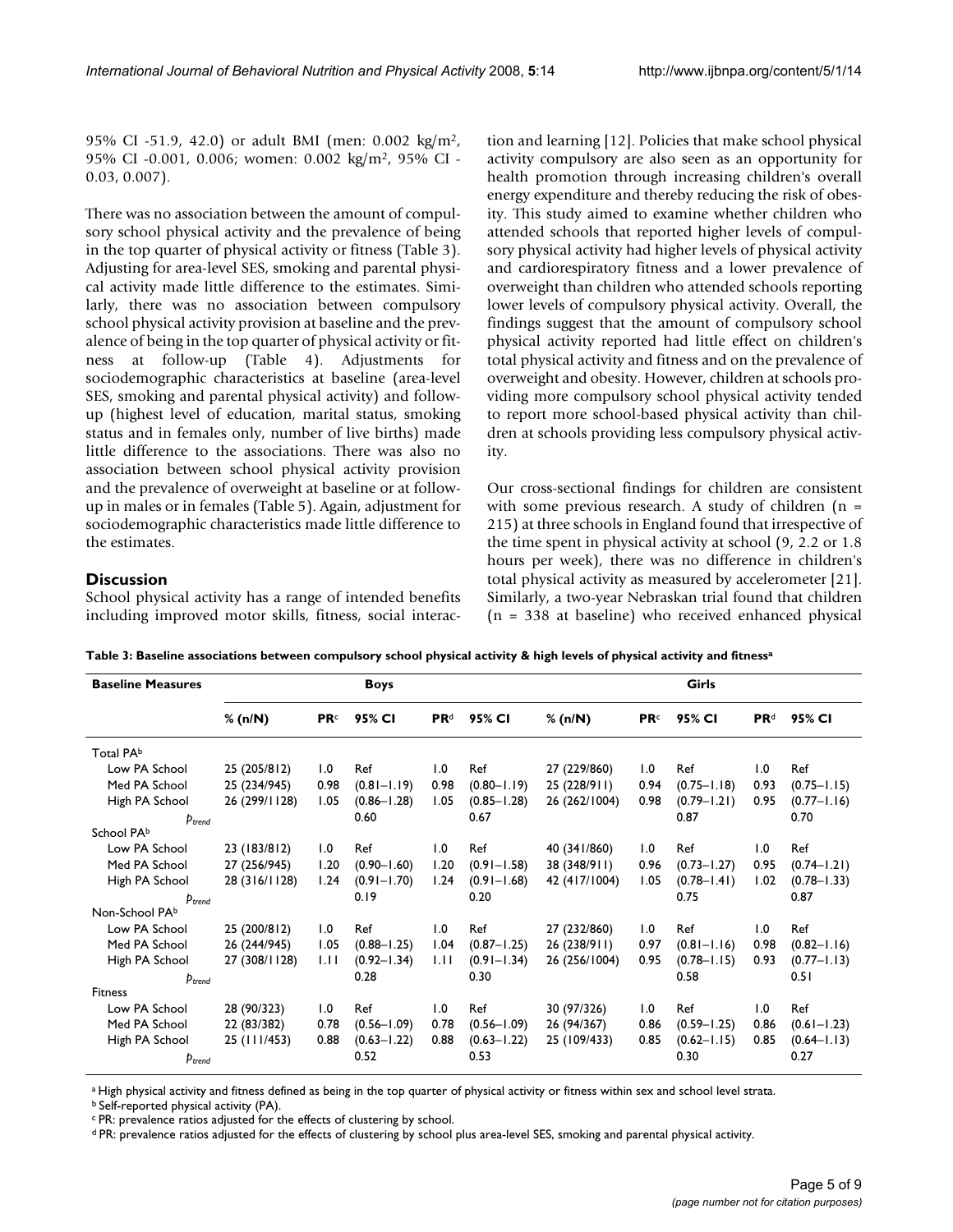| <b>Follow-Up Measures</b> |             |             | Men             |                 |                 |              |             | Women           |                 |                 |
|---------------------------|-------------|-------------|-----------------|-----------------|-----------------|--------------|-------------|-----------------|-----------------|-----------------|
|                           | % (n/N)     | <b>PR</b> c | 95% CI          | PR <sup>d</sup> | 95% CI          | % (n/N)      | <b>PR</b> c | 95% CI          | PR <sup>d</sup> | 95% CI          |
| Daily Steps               |             |             |                 |                 |                 |              |             |                 |                 |                 |
| Low PA School             | 27 (55/205) | 1.0         | Ref             | 1.0             | Ref             | 26 (68/263)  | 1.0         | Ref             | 1.0             | Ref             |
| Med PA School             | 23 (53/235) | 0.84        | $(0.59 - 1.20)$ | 0.91            | $(0.65 - 1.26)$ | 27 (71/267)  | 1.03        | $(0.73 - 1.45)$ | 00.1            | $(0.75 - 1.34)$ |
| High PA School            | 28 (77/278) | 1.03        | $(0.74 - 1.44)$ | 1.09            | $(0.79 - 1.50)$ | 28 (80/288)  | 1.07        | $(0.76 - 1.52)$ | 1.05            | $(0.77 - 1.43)$ |
| $p_{trend}$               |             |             | 0.77            |                 | 0.48            |              |             | 0.68            |                 | 0.81            |
| Total PAb                 |             |             |                 |                 |                 |              |             |                 |                 |                 |
| Low PA School             | 22 (52/237) | 1.0         | Ref             | 1.0             | Ref             | 27 (86/321)  | 1.0         | Ref             | 1.0             | Ref             |
| Med PA School             | 23 (62/266) | 1.06        | $(0.76 - 1.49)$ | 1.08            | $(0.79 - 1.47)$ | 26 (87/336)  | 0.97        | $(0.72 - 1.29)$ | 0.95            | $(0.74 - 1.24)$ |
| High PA School            | 26 (79/305) | 1.18        | $(0.84 - 1.66)$ | 1.22            | $(0.90 - 1.66)$ | 28 (100/357) | 1.05        | $(0.82 - 1.34)$ | 1.00            | $(0.78 - 1.28)$ |
| $p_{trend}$               |             |             | 0.32            |                 | 0.19            |              |             | 0.71            |                 | 0.99            |
| LTPAb                     |             |             |                 |                 |                 |              |             |                 |                 |                 |
| Low PA School             | 30 (70/237) | 1.0         | Ref             | 1.0             | Ref             | 23 (73/321)  | 1.0         | Ref             | 1.0             | Ref             |
| Med PA School             | 23 (61/266) | 0.78        | $(0.59 - 1.03)$ | 0.79            | $(0.60 - 1.04)$ | 24 (80/336)  | 1.05        | $(0.80 - 1.36)$ | 1.10            | $(0.84 - 1.44)$ |
| High PA School            | 27 (83/305) | 0.92        | $(0.70 - 1.22)$ | 0.92            | $(0.71 - 1.20)$ | 26 (93/357)  | 1.15        | $(0.89 - 1.47)$ | 1.18            | $(0.91 - 1.53)$ |
| $p_{trend}$               |             |             | 0.65            |                 | 0.57            |              |             | 0.29            |                 | 0.22            |
| <b>Fitness</b>            |             |             |                 |                 |                 |              |             |                 |                 |                 |
| Low PA School             | 23 (43/190) | 1.0         | Ref             | 1.0             | Ref             | 26 (51/197)  | 1.0         | Ref             | 1.0             | Ref             |
| Med PA School             | 30 (68/229) | 1.31        | $(0.90 - 1.92)$ | .4              | $(1.00 - 1.97)$ | 22 (46/209)  | 0.85        | $(0.58 - 1.25)$ | 0.82            | $(0.58 - 1.17)$ |
| High PA School            | 23 (62/266) | 1.03        | $(0.71 - 1.48)$ | 1.14            | $(0.81 - 1.60)$ | 26 (61/235)  | 1.00        | $(0.70 - 1.43)$ | 0.98            | $(0.72 - 1.35)$ |
| $p_{trend}$               |             |             | 0.98            |                 | 0.75            |              |             | 0.95            |                 | 0.90            |

**Table 4: Follow-up associations between school physical activity provision and high levels of physical activity and fitnessa**

a High physical activity and fitness defined as being in the top quarter of physical activity or fitness within sex strata.

b Self-reported physical activity (PA).

c PR: prevalence ratios adjusted for the effects of clustering by school.

d PR: prevalence ratios adjusted for the effects of clustering by school plus baseline area-level SES, baseline smoking, baseline parental physical activity, highest level of education, smoking at follow-up, marital status at follow-up and number of live births at follow-up (females only)

activity (30–40 minutes 3 days per week), grade specific nutrition education and a modified school lunch program had classroom physical activity levels 6% higher than controls, but outside of school physical activity was 16% lower, and no significant differences in body mass index (BMI) were noted in a subsample  $(n = 108)$  [22]. In contrast, a South Australian school-based physical activity trial observed increases in children's fitness (n = 513) and decreases in body fat ( $n = 510$ ) following an intervention that included 6.25 hours (375 minutes) of high intensity, structured physical activity per week [23]. In the current study, schools provided a median of 2.67 hours (160 minutes) per week. This suggests that larger amounts of school-based physical activity conducted at high intensities under strict intervention conditions may be required to see differences in total physical activity, fitness and body mass.

Attending a school that reported higher levels of compulsory physical activity was not associated with adult physical activity, cardiorespiratory fitness or weight status. To our knowledge, this is the first study to investigate the long-term effects of compulsory school physical activity under non-intervention conditions. One Canadian study followed up 147 children 20 years after they received a specialist-taught PE intervention from grades 1 through 6

[24]. Similar to the current study, no significant differences in adult adiposity in either sex or physical activity levels in males were observed, although a higher proportion of females in the experimental group (35.5%) reported participating in strenuous physical activity three or more times per week, compared with the comparison group (20.2%) [25]. Our findings are consistent with the generally low levels of tracking observed between child and adult physical activity  $(r = 0.05 - 0.54)$  [26]. While it is of public health interest to examine the long-term impacts of childhood exposures (such as exposure to higher school physical activity provision), there are a large number of external influences on physical activity behaviors during childhood, youth and young adulthood [27,28] that may override any effects of school physical activity provision.

Our study had some limitations. Children's self-reported physical activity is prone to measurement error [29] which may bias findings towards the null. However, this seems unlikely to have substantially affected our results because objectively measured cardiorespiratory fitness, which closely reflects an individual's physical activity levels, demonstrated similar associations. Also, children's selfreported physical activity was reported at levels consistent with those observed in other studies [30,31] and was cor-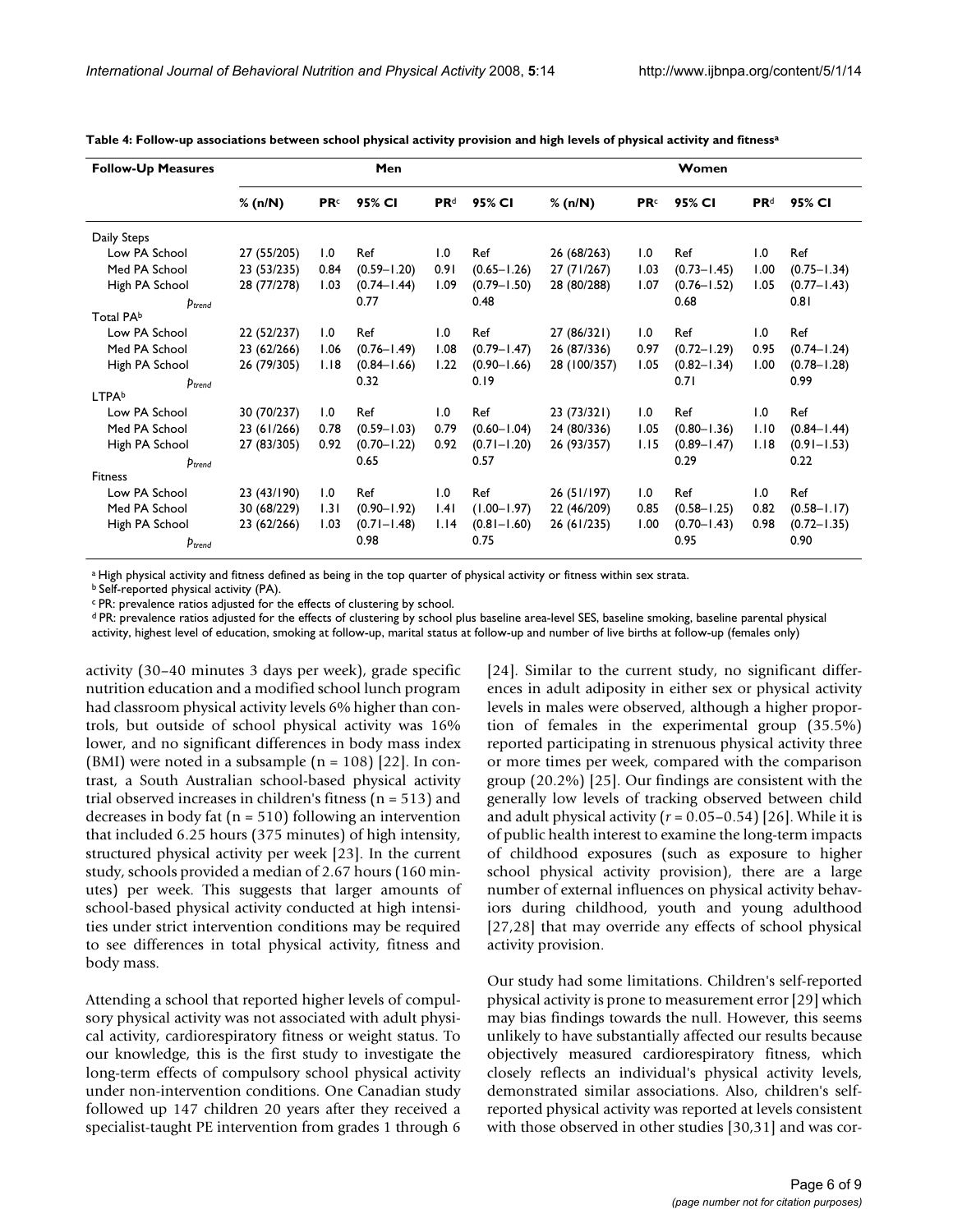|                                     | <b>Males</b> |             |                 |             |                 | <b>Females</b> |             |                 |             |                 |  |
|-------------------------------------|--------------|-------------|-----------------|-------------|-----------------|----------------|-------------|-----------------|-------------|-----------------|--|
|                                     | % (n/N)      | <b>PR</b> b | 95% CI          | <b>PR</b> c | 95% CI          | % (n/N)        | <b>PR</b> c | 95% CI          | <b>PR</b> b | 95% CI          |  |
| <b>Baseline</b><br>Overweight/Obese |              |             |                 |             |                 |                |             |                 |             |                 |  |
| Primary School                      |              |             |                 |             |                 |                |             |                 |             |                 |  |
| Low PA School                       | 14(51/371)   | 1.0         | Ref             | 1.0         | Ref             | 12(48/417)     | 1.0         | Ref             | 1.0         | Ref             |  |
| Med PA School                       | 10(48/460)   | 0.76        | $(0.52 - 1.11)$ | 0.80        | $(0.57 - 1.12)$ | 13 (60/455)    | 1.15        | $(0.81 - 1.61)$ | 1.14        | $(0.80 - 1.62)$ |  |
| High PA School                      | 11(53/503)   | 0.77        | $(0.55 - 1.06)$ | 0.77        | $(0.56 - 1.07)$ | 13 (59/472)    | 1.09        | $(0.80 - 1.48)$ | 1.10        | $(0.83 - 1.47)$ |  |
| $p_{trend}$                         |              |             | 0.13            |             | 0.14            |                |             | 0.62            |             | 0.51            |  |
| Secondary School                    |              |             |                 |             |                 |                |             |                 |             |                 |  |
| Low PA School                       | 9(40/440)    | 1.0         | Ref             | 1.0         | Ref             | 12(51/442)     | 1.0         | Ref             | 1.0         | Ref             |  |
| Med PA School                       | 11(55/485)   | 1.25        | $(0.78 - 1.99)$ | 1.27        | $(0.86 - 1.88)$ | 13 (57/456)    | 1.08        | $(0.72 - 1.63)$ | 1.15        | $(0.80 - 1.65)$ |  |
| High PA School                      | 11(68/622)   | 1.20        | $(0.82 - 1.76)$ | 1.14        | $(0.79 - 1.64)$ | 13 (69/532)    | 1.12        | $(0.80 - 1.59)$ | 1.15        | $(0.81 - 1.64)$ |  |
| $p_{trend}$                         |              |             | 0.39            |             | 0.59            |                |             | 0.50            |             | 0.44            |  |
| Follow-Up                           |              |             |                 |             |                 |                |             |                 |             |                 |  |
| Overweight/Obese                    |              |             |                 |             |                 |                |             |                 |             |                 |  |
| Low PA School                       | 59 (123/208) | 1.0         | Ref             | 1.0         | Ref             | 39 (92/239)    | 1.0         | Ref             | 1.0         | Ref             |  |
| Med PA School                       | 66 (169/254) | 1.13        | $(0.97 - 1.30)$ | 1.10        | $(0.97 - 1.25)$ | 38 (96/250)    | 1.00        | $(0.78 - 1.28)$ | 0.98        | $(0.79 - 1.22)$ |  |
| High PA School                      | 63 (182/288) | 1.07        | $(0.93 - 1.23)$ | 1.08        | $(0.95 - 1.23)$ | 41 (110/270)   | 1.06        | $(0.83 - 1.34)$ | 1.04        | $(0.84 - 1.28)$ |  |
| $p_{trend}$                         |              |             | 0.46            |             | 0.33            |                |             | 0.63            |             | 0.63            |  |

Table 5: Associations between school physical activity provision and prevalence of overweight<sup>a</sup> at baseline and follow-up

a Overweight at baseline defined as a BMI equal to or greater than international age- and sex-specific cutpoints for overweight; overweight at follow-up defined as a BMI≥25 kg/m2.

b PR: prevalence ratios adjusted for the effects of clustering by school.

c PR: prevalence ratios adjusted for the effects of clustering by school plus baseline area-level SES, baseline smoking, baseline parental physical activity; follow-up associations also adjusted for highest level of education, smoking at follow-up, marital status at follow-up and number of live births at follow-up (females only).

related with cardiorespiratory fitness at similar levels to that observed previously (Spearman's *rho* = 0.17) [32,33]. While measurement of adult levels of physical activity can also be problematic, we attempted to overcome this by using both self-reported and objective measures, which have been shown to be validly and reliably used in large population-based studies [16,17,34-37]. Average values for self-reported total physical activity were similar to those reported in other studies using the IPAQ-L [16], and average daily steps were similar to those observed in an Australian study of 18–29 year olds [38], although studies in other populations have demonstrated lower [39] and higher [40] average daily step values. These measures however do suffer from limitations; the IPAQ-L has been criticized for overestimating physical activity [41], while pedometers are unable to capture non-ambulatory activities such as swimming, cycling or weight-training. Schoolreported physical activity and child-reported physical activity were not well-correlated; school reports of compulsory physical activity provision may also have been prone to measurement error. This could have resulted, for example, from different amounts of school physical activity being provided to different grades or from the effects of social desirability prompting schools to over-report their school physical activity.

A limitation of the follow-up analyses is that only 28% of the original sample had follow-up measurements. While there were some small sociodemographic differences at baseline (as described in the Results), there were no significant differences in physical activity or cardiorespiratory fitness values at baseline between those who participated in follow-up and those who did not. The prevalence of overweight at baseline was lower in those who participated in follow-up although the adult sample had similar levels of overweight and obesity to Australians of the same age [19,20]. Whether an association between school physical activity provision in childhood and adult physical activity, fitness and overweight is different in those who did not participate is unknown.

A range of unmeasured factors such as school resources, interest and parental expectations may have contributed to schools' compulsory physical activity policies in 1985. These could be potential confounders in the association between school physical activity provision and our outcome measures of physical activity, fitness and overweight. Also, the degree to which findings from 1985 translate to present day school environments is not clear. Nevertheless, given that no other national dataset of this nature and size currently exists in Australia, and no previous studies have examined long-term influences of compulsory school physical activity on adult physical activity,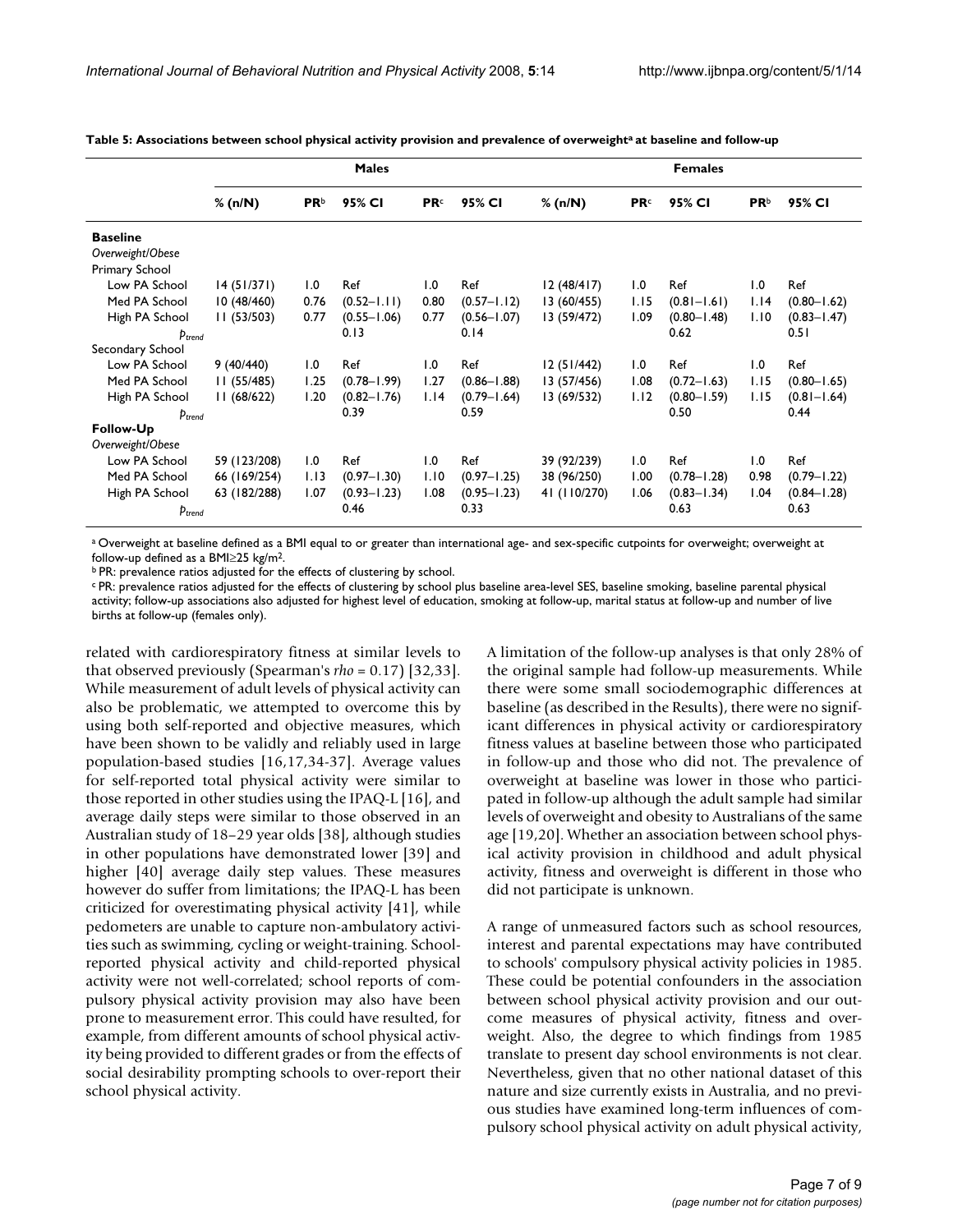fitness and overweight, this study is uniquely placed to contribute to debate about the likely benefits of compulsory school physical activity. This study also has key strengths in its size, length of follow-up, extensive range of behavioral and biological measures and ability to adjust for a range of potentially confounding factors.

While compulsory school physical activity may bring a range of physical and social benefits to children [42] our findings suggest that policies promoting or requiring compulsory physical activity of up to 190 minutes per week in primary schools and 220 minutes per week in secondary schools may be insufficient to increase total physical activity and fitness levels or decrease the prevalence of overweight in childhood or in the longer term.

#### **Competing interests**

The authors declare that they have no competing interests.

#### **Authors' contributions**

VC carried out the analyses and drafted the manuscript. AV and TD participated in study conceptualisation, design and coordination and helped to draft the manuscript. LB provided statistical advice and input into conceptualisation of the paper. All authors read and approved the final manuscript.

#### **Acknowledgements**

The National Health & Medical Research Council and the National Heart Foundation provided funding for the follow-up study. The authors wish to acknowledge the 1985 ASHFS scientific and project teams, the CDAH Project Manager Ms Marita Dalton, the CDAH Recruitment Coordinator, Mrs Beverly Curry, all project staff and the study participants.

#### **References**

- 1. US Department of Health and Human Services: **Physical activity and health: a report of the Surgeon General.** Atlanta, GA, United States Department of Health and Human Services, Centers for Disease Control and Prevention, National Center for Chronic Disease Prevention and Health Promotion; 1996.
- 2. Dollman J, Norton K, Norton L: **[Evidence for secular trends in](http://www.ncbi.nlm.nih.gov/entrez/query.fcgi?cmd=Retrieve&db=PubMed&dopt=Abstract&list_uids=16306494) [children's physical activity behaviour.](http://www.ncbi.nlm.nih.gov/entrez/query.fcgi?cmd=Retrieve&db=PubMed&dopt=Abstract&list_uids=16306494)** *Br J Sports Med* 2005, **39:**892-897.
- 3. Booth ML, Chey T, Wake M, Norton K, Hesketh K, Dollman J, Robertson I: **[Change in the prevalence of overweight and obesity](http://www.ncbi.nlm.nih.gov/entrez/query.fcgi?cmd=Retrieve&db=PubMed&dopt=Abstract&list_uids=12499319) [among young Australians, 1969-1997.](http://www.ncbi.nlm.nih.gov/entrez/query.fcgi?cmd=Retrieve&db=PubMed&dopt=Abstract&list_uids=12499319)** *Am J Clin Nutr* 2003, **77:**29-36.
- 4. Magarey AM, Daniels LA, Boulton TJ: **[Prevalence of overweight](http://www.ncbi.nlm.nih.gov/entrez/query.fcgi?cmd=Retrieve&db=PubMed&dopt=Abstract&list_uids=11453327) [and obesity in Australian children and adolescents: reassess](http://www.ncbi.nlm.nih.gov/entrez/query.fcgi?cmd=Retrieve&db=PubMed&dopt=Abstract&list_uids=11453327)ment of 1985 and 1995 data against new standard interna[tional definitions.](http://www.ncbi.nlm.nih.gov/entrez/query.fcgi?cmd=Retrieve&db=PubMed&dopt=Abstract&list_uids=11453327)** *Med J Aust* 2001, **174:**561-564.
- 5. Department of Science Education & Training: **Australian Government Programmes for Schools Quadrennial Administrative Guidelines 2005-2008. 2006 Update.** Canberra, Department of Science Education & Training; 2005.
- 6. Luepker RV, Perry CL, McKinlay SM, Nader PR, Parcel GS, Stone EJ, Webber LS, Elder JP, Feldman HA, Johnson CC, *et al.*: **[Outcomes of](http://www.ncbi.nlm.nih.gov/entrez/query.fcgi?cmd=Retrieve&db=PubMed&dopt=Abstract&list_uids=8598593) [a field trial to improve children's dietary patterns and physi](http://www.ncbi.nlm.nih.gov/entrez/query.fcgi?cmd=Retrieve&db=PubMed&dopt=Abstract&list_uids=8598593)cal activity. The Child and Adolescent Trial for Cardiovascu[lar Health. CATCH collaborative group.](http://www.ncbi.nlm.nih.gov/entrez/query.fcgi?cmd=Retrieve&db=PubMed&dopt=Abstract&list_uids=8598593)** *JAMA* 1996, **275:**768-776.
- 7. Harrell JS, McMurray RG, Bangdiwala SI, Frauman AC, Gansky SA, Bradley CB: **[Effects of a school-based intervention to reduce](http://www.ncbi.nlm.nih.gov/entrez/query.fcgi?cmd=Retrieve&db=PubMed&dopt=Abstract&list_uids=8648539) [cardiovascular disease risk factors in elementary-school chil-](http://www.ncbi.nlm.nih.gov/entrez/query.fcgi?cmd=Retrieve&db=PubMed&dopt=Abstract&list_uids=8648539)**

**[dren: the Cardiovascular Health in Children \(CHIC\) study.](http://www.ncbi.nlm.nih.gov/entrez/query.fcgi?cmd=Retrieve&db=PubMed&dopt=Abstract&list_uids=8648539)** *J Pediatr* 1996, **128:**797-805.

- 8. Nader PR, Stone EJ, Lytle LA, Perry CL, Osganian SK, Kelder S, Webber LS, Elder JP, Montgomery D, Feldman HA, Wu M, Johnson C, Parcel GS, Luepker RV: **[Three-year maintenance of improved diet](http://www.ncbi.nlm.nih.gov/entrez/query.fcgi?cmd=Retrieve&db=PubMed&dopt=Abstract&list_uids=10401802) [and physical activity: the CATCH cohort. Child and Adoles](http://www.ncbi.nlm.nih.gov/entrez/query.fcgi?cmd=Retrieve&db=PubMed&dopt=Abstract&list_uids=10401802)[cent Trial for Cardiovascular Health.](http://www.ncbi.nlm.nih.gov/entrez/query.fcgi?cmd=Retrieve&db=PubMed&dopt=Abstract&list_uids=10401802)** *Arch Pediatr Adolesc Med* 1999, **153:**695-704.
- 9. Dwyer T, Gibbons LE: **[The Australian Schools Health and Fit](http://www.ncbi.nlm.nih.gov/entrez/query.fcgi?cmd=Retrieve&db=PubMed&dopt=Abstract&list_uids=8149519)[ness Survey: physical fitness related to blood pressure but](http://www.ncbi.nlm.nih.gov/entrez/query.fcgi?cmd=Retrieve&db=PubMed&dopt=Abstract&list_uids=8149519) [not lipoproteins.](http://www.ncbi.nlm.nih.gov/entrez/query.fcgi?cmd=Retrieve&db=PubMed&dopt=Abstract&list_uids=8149519)** *Circulation* 1994, **89:**1539-1544.
- 10. Pyke JE: **Australian Health and Fitness Survey 1985.** South Australia, The Australian Council for Health, Physical Education and Recreation; 1985.
- 11. Venn AJ, Thomson RJ, Schmidt MD, Cleland VJ, Curry BA, Gennat HC, Dwyer T: **[Overweight and obesity from childhood to](http://www.ncbi.nlm.nih.gov/entrez/query.fcgi?cmd=Retrieve&db=PubMed&dopt=Abstract&list_uids=17484707) [adulthood: a follow-up of participants in the 1985 Australian](http://www.ncbi.nlm.nih.gov/entrez/query.fcgi?cmd=Retrieve&db=PubMed&dopt=Abstract&list_uids=17484707) [Schools Health and Fitness Survey.](http://www.ncbi.nlm.nih.gov/entrez/query.fcgi?cmd=Retrieve&db=PubMed&dopt=Abstract&list_uids=17484707)** *Med J Aust* 2007, **186:**458-460.
- 12. Directorate of School Education: **Physical and Sport Education for Victorian Schools.** Melbourne, Directorate of School Education; 1993:14.
- 13. Cole TJ, Bellizzi MC, Flegal KM, Dietz WH: **[Establishing a standard](http://www.ncbi.nlm.nih.gov/entrez/query.fcgi?cmd=Retrieve&db=PubMed&dopt=Abstract&list_uids=10797032) [definition for child overweight and obesity worldwide: inter](http://www.ncbi.nlm.nih.gov/entrez/query.fcgi?cmd=Retrieve&db=PubMed&dopt=Abstract&list_uids=10797032)[national survey.](http://www.ncbi.nlm.nih.gov/entrez/query.fcgi?cmd=Retrieve&db=PubMed&dopt=Abstract&list_uids=10797032)** *BMJ* 2000, **320:**1240-1243.
- 14. Durnin JV, Rahaman MM: **[The assessment of the amount of fat](http://www.ncbi.nlm.nih.gov/entrez/query.fcgi?cmd=Retrieve&db=PubMed&dopt=Abstract&list_uids=6052883) [in the human body from measurement of skinfold thickness.](http://www.ncbi.nlm.nih.gov/entrez/query.fcgi?cmd=Retrieve&db=PubMed&dopt=Abstract&list_uids=6052883)** *Br J Nutr* 1967, **21:**681.
- 15. McLennan W: **1996 Census of population and housing: socioeconomic index for areas.** Canberra, Australian Bureau of Statistics; 1998.
- 16. Craig CL, Marshall AL, Sjostrom M, Bauman AE, Booth ML, Ainsworth BE, Pratt M, Ekelund U, Yngve A, Sallis JF, Oja P: **[Interna](http://www.ncbi.nlm.nih.gov/entrez/query.fcgi?cmd=Retrieve&db=PubMed&dopt=Abstract&list_uids=12900694)[tional physical activity questionnaire: 12-country reliability](http://www.ncbi.nlm.nih.gov/entrez/query.fcgi?cmd=Retrieve&db=PubMed&dopt=Abstract&list_uids=12900694) [and validity.](http://www.ncbi.nlm.nih.gov/entrez/query.fcgi?cmd=Retrieve&db=PubMed&dopt=Abstract&list_uids=12900694)** *Med Sci Sports Exerc* 2003, **35:**1381-1395.
- 17. Tudor-Locke C, Williams JE, Reis JP, Pluto D: [Utility of pedome](http://www.ncbi.nlm.nih.gov/entrez/query.fcgi?cmd=Retrieve&db=PubMed&dopt=Abstract&list_uids=12238942)**[ters for assessing physical activity: convergent validity.](http://www.ncbi.nlm.nih.gov/entrez/query.fcgi?cmd=Retrieve&db=PubMed&dopt=Abstract&list_uids=12238942)** *Sports Med* 2002, **32:**795-808.
- 18. White V, Hill D, Siahpush M, Bobevski I: **[How has the prevalence](http://www.ncbi.nlm.nih.gov/entrez/query.fcgi?cmd=Retrieve&db=PubMed&dopt=Abstract&list_uids=12878776) [of cigarette smoking changed among Australian adults?](http://www.ncbi.nlm.nih.gov/entrez/query.fcgi?cmd=Retrieve&db=PubMed&dopt=Abstract&list_uids=12878776) [Trends in smoking prevalence between 1980 and 2001.](http://www.ncbi.nlm.nih.gov/entrez/query.fcgi?cmd=Retrieve&db=PubMed&dopt=Abstract&list_uids=12878776)** *Tob Control* 2003, **12 Suppl 2:**ii67-74.
- 19. Cameron AJ, Welborn TA, Zimmet PZ, Dunstan DW, Owen N, Salmon J, Dalton M, Jolley D, Shaw JE: **[Overweight and obesity in](http://www.ncbi.nlm.nih.gov/entrez/query.fcgi?cmd=Retrieve&db=PubMed&dopt=Abstract&list_uids=12720507) [Australia: the 1999-2000 Australian Diabetes, Obesity and](http://www.ncbi.nlm.nih.gov/entrez/query.fcgi?cmd=Retrieve&db=PubMed&dopt=Abstract&list_uids=12720507) [Lifestyle Study \(AusDiab\).](http://www.ncbi.nlm.nih.gov/entrez/query.fcgi?cmd=Retrieve&db=PubMed&dopt=Abstract&list_uids=12720507)** *Med J Aust* 2003, **178:**427-432.
- 20. Australian Bureau of Statistics: **National Health Survey: Summary of Results 2004-05.** Canberra, Australian Bureau of Statistics; 2006.
- 21. Mallam KM, Metcalf BS, Kirkby J, Voss LD, Wilkin TJ: **[Contribution](http://www.ncbi.nlm.nih.gov/entrez/query.fcgi?cmd=Retrieve&db=PubMed&dopt=Abstract&list_uids=12969924) [of timetabled physical education to total physical activity in](http://www.ncbi.nlm.nih.gov/entrez/query.fcgi?cmd=Retrieve&db=PubMed&dopt=Abstract&list_uids=12969924) [primary school children: cross sectional study.](http://www.ncbi.nlm.nih.gov/entrez/query.fcgi?cmd=Retrieve&db=PubMed&dopt=Abstract&list_uids=12969924)** *BMJ* 2003, **327:**592-593.
- 22. Donnelly JE, Jacobsen DJ, Whatley JE, Hill JO, Swift LL, Cherrington A, Polk B, Tran ZV, Reed G: **[Nutrition and physical activity pro](http://www.ncbi.nlm.nih.gov/entrez/query.fcgi?cmd=Retrieve&db=PubMed&dopt=Abstract&list_uids=8732957)[gram to attenuate obesity and promote physical and meta](http://www.ncbi.nlm.nih.gov/entrez/query.fcgi?cmd=Retrieve&db=PubMed&dopt=Abstract&list_uids=8732957)[bolic fitness in elementary school children.](http://www.ncbi.nlm.nih.gov/entrez/query.fcgi?cmd=Retrieve&db=PubMed&dopt=Abstract&list_uids=8732957)** *Obes Res* 1996, **4:**229-243.
- 23. Dwyer T, Coonan WE, Leitch DR, Hetzel BS, Baghurst RA: **[An](http://www.ncbi.nlm.nih.gov/entrez/query.fcgi?cmd=Retrieve&db=PubMed&dopt=Abstract&list_uids=6629620) [investigation of the effects of daily physical activity on the](http://www.ncbi.nlm.nih.gov/entrez/query.fcgi?cmd=Retrieve&db=PubMed&dopt=Abstract&list_uids=6629620) [health of primary school students in South Australia.](http://www.ncbi.nlm.nih.gov/entrez/query.fcgi?cmd=Retrieve&db=PubMed&dopt=Abstract&list_uids=6629620)** *Int J Epidemiol* 1983, **12:**308-313.
- Trudeau F, Espindola R, Laurencelle L, Dulac F, Rajic M, Shephard RJ: **Follow-up of participants in the Trois-Rivieres Growth and Development Study: Examining their health-related fitness and risk factors as adults.** *Am J Human Biol* 2000, **12:**207-213.
- 25. Trudeau F, Laurencelle L, Tremblay J, Rajic M, Shephard RJ: **[Daily pri](http://www.ncbi.nlm.nih.gov/entrez/query.fcgi?cmd=Retrieve&db=PubMed&dopt=Abstract&list_uids=9927018)[mary school physical education: effects on physical activity](http://www.ncbi.nlm.nih.gov/entrez/query.fcgi?cmd=Retrieve&db=PubMed&dopt=Abstract&list_uids=9927018) [during adult life.](http://www.ncbi.nlm.nih.gov/entrez/query.fcgi?cmd=Retrieve&db=PubMed&dopt=Abstract&list_uids=9927018)** *Med Sci Sports Exerc* 1999, **31:**111-117.
- 26. Malina RM: **[Physical activity and fitness: pathways from child](http://www.ncbi.nlm.nih.gov/entrez/query.fcgi?cmd=Retrieve&db=PubMed&dopt=Abstract&list_uids=11460860)[hood to adulthood.](http://www.ncbi.nlm.nih.gov/entrez/query.fcgi?cmd=Retrieve&db=PubMed&dopt=Abstract&list_uids=11460860)** *American Journal of Human Biology* 2001, **13:**162-172.
- Sallis JF, Prochaska JJ, Taylor WC: [A review of correlates of phys](http://www.ncbi.nlm.nih.gov/entrez/query.fcgi?cmd=Retrieve&db=PubMed&dopt=Abstract&list_uids=10795788)**[ical activity of children and adolescents.](http://www.ncbi.nlm.nih.gov/entrez/query.fcgi?cmd=Retrieve&db=PubMed&dopt=Abstract&list_uids=10795788)** *Med Sci Sports Exerc* 2000, **32:**963-975.